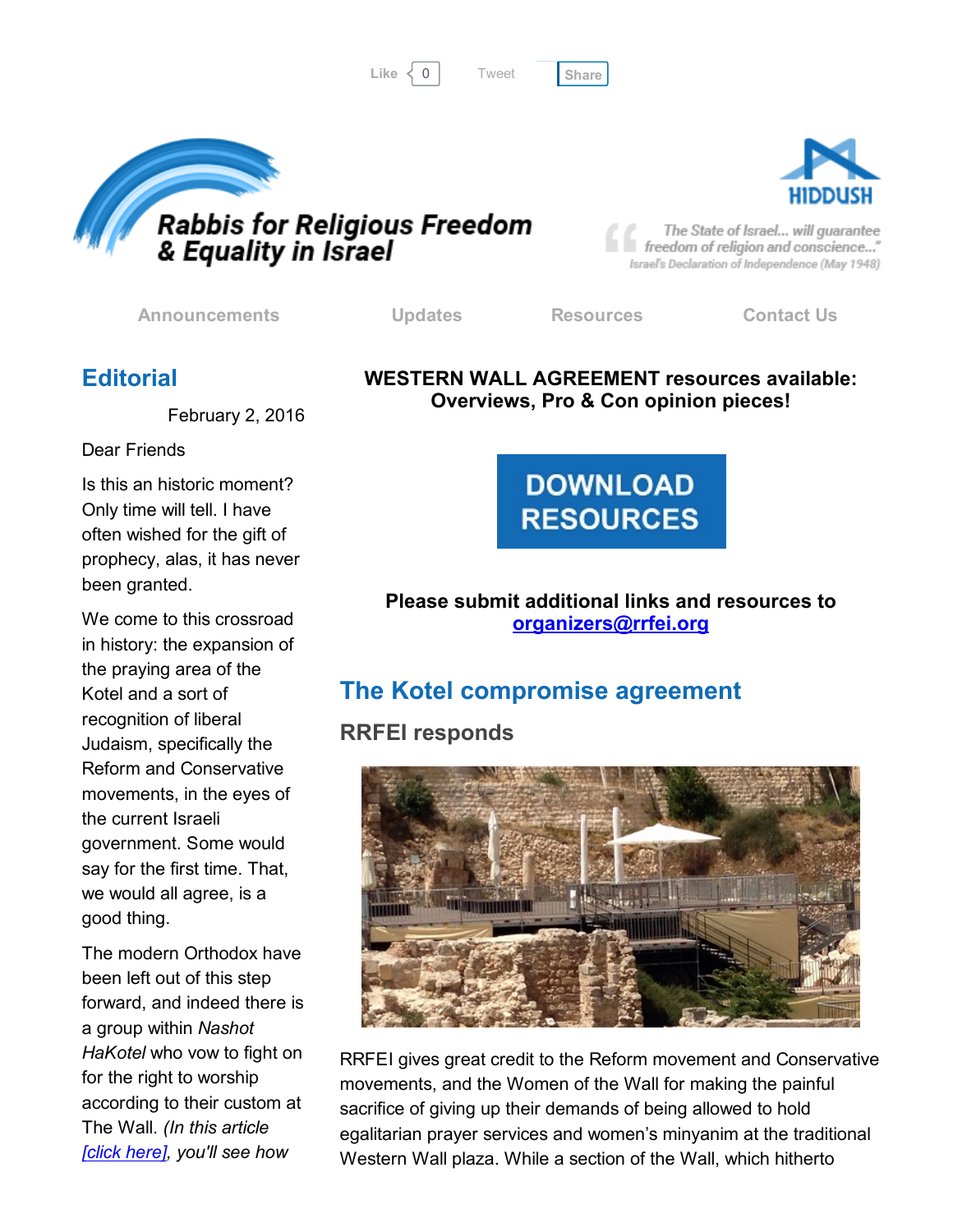*one synagogue in Israel has established a kind of egalitarian mehitza.)* Others protest that separating *Am Yisrael* destroys the unity of *Amcha.* Haaretz contends this is a solution aimed, in part, at the Diaspora, but also cites the support of the Conservative and Reform streams in Israel for the long awaited opportunity to pray in accordance with their own minhag at The Kotel.

In the 70s I took groups to Israel and we prayed together without disruption in the back courtyard at The Wall. In the 80s we were disrupted by the watchman, but continued praying. In the 90s and 2000s we were not only disrupted, but it became difficult and then impossible to continue praying as a group. I haven't tried since.

Why did we pray together near The Kotel? Our people had an innate sense that they had been here before, that they were praying as their families had prayed in a sacred location in which they had gathered, that somehow this experience connected them to *Amcha* joyously, as the Holocaust connected them mournfully. It was different than just being in Israel. Not land, but experience, Judaism as they knew it at home, a prayer life, connected them

functioned as an archaeological garden, and had never operated under the dictates of the Orthodox rabbinic establishment, has now been designated as a pluralistic prayer space, it must be underscored that this compromise stipulates that the main Western Wall prayer plaza will officially remain under ultra-Orthodox authority.

Most positive, from RRFEI's perspective is that the vast majority of world Jewry, the liberal streams, will, at long last, possess an official area in which to pray according to the customs and theology of the modern Jewish world.

However, RRFEI remains concerned that in recent months, Prime Minister Netanyahu has sent very mixed messages regarding the equal status of the non-Orthodox streams in Israel - one for external consumption, abroad, and one for domestic Israeli policy. When Netanyahu speaks with leaders of the Diaspora Jewish community, he voices his support for equality, while the persistent discrimination and denial of key religious freedoms and equality within Israel only continues to degrade. The Ministry of Education's recent, public freezing of funds designated in the State budget for Jewish renewal, intended for non-Orthodox and secular educational initiatives, serves as a clear reminder of this.

The Western Wall compromise, which requires no substantial concession on the part of the ultra-Orthodox, only further highlights the willingness of PM Netanyahu to trade away the core values of religious freedom and equality, in exchange for the religious parties' votes, necessary to keep him and his party in power. Therefore, we fear that the Western Wall agreement will simply be used as a smokescreen, aimed at convincing Diaspora Jewry that this represents the implementation of the PM's promise to ensure that every Jew will feel at home in Israel, while in truth it avoids addressing the real issues that impact the lives and dignities of so many Israeli and Diaspora Jews. So, as welcomed as the Kotel compromise is, it must not distract world Jewry from the need for dramatic changes in Israel in such critical arenas as freedom of marriage and divorce, Who is a Jew, and state-sanctioned, religiously-based gender discrimination."

## A response to Kotel agreement skeptics

#### By Rabbi Stanley Davids, RRFEI Executive **Committee**

1. This agreement IS a compromise. The Rabbanut has won full legal control over what the world normally considers to be the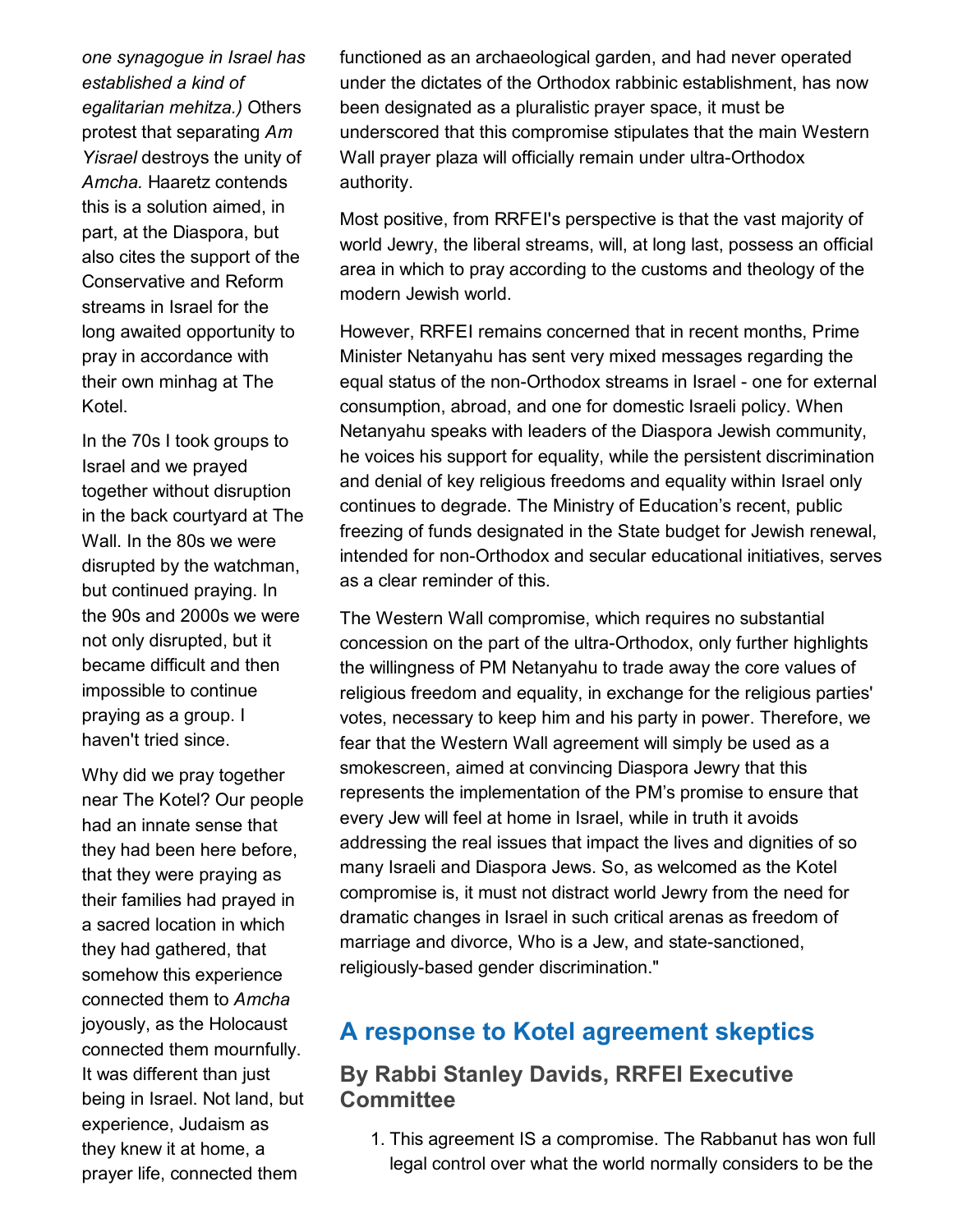directly to their people. Praying touched souls.

The politics has taken more than 25 years to work through. But the Jewish *neshama* will not be denied. We witness, all over Israel. an indigenous Judaism seeking recognition even as it wells up spontaneously among the people. Religious theory would contend that an indigenous religion will grow over decades within a nation, a "civil religion." Much has been published both about American and Israeli civil religion. But, perhaps not astonishingly, I believe we are witnessing the birth of a religious and Jewish, not socialist, civil religion in Israel. It's not just the Diaspora that has won, it's the entirety of the Jewish people.

I have said before in this space that I believe that we are fulfilling a sacred mission. I believe that. But the speed at which we arrive at our destination, and the breadth of the Judaism lived in Israel, these are yet to be determined.

Our work will be reflected in Jewish life for millennia. God bless all those whose work has brought us to this moment, and may we be invigorated and more determined in the

Western Wall and its plaza. In return, liberal forces have gained a promise and guarantee (for whatever that is worth) that within two years a large space next to that other side of the Western Wall will be fully open for pluralistic services with no control by or influence of the Rabbanut. The



plaza will be available for national ceremonies which will permit women's voices and equality among the genders in such national events.

- 2. Those seeking the right of women to read Torah and wear Tallitot and Tefillin in the traditional area of the Western Wall have lost.
- 3. Those seeking to totally take the traditional area of the Western Wall out of the hands of the Rabbanut currently controlling them have lost.
- 4. The compromise does nothing to address the pursuit of marriage equality and and true civil rights with an Israeli society.
- 5. But as with many compromises, there is much to celebrate here. Gilad Kariv struck a proper note indicating that we should celebrate for today and use the gains of this compromise, however limited, to re-energize our efforts to strengthen all of our liberal religious causes in Israel.
- 6. For whatever it is worth, this compromise points again to the importance of diaspora influence in the shaping of some aspects of decision-making in Israel. RRFEI should be able to pounce upon this fact in a drive to further strengthen its own significance within the North American community.

#### **Resources**

- Western Wall [compromise](http://rrfei.org/resources/western-wall-agreement-2016/) agreement
- Chief Rabbi Lau attacks Bennett over [pluralism](http://rrfei.org/resources/chief-rabbi-lau-slams-minister-bennett-winter-2015/)
- J-REC / AJC [Mission](http://rrfei.org/resources/ajc-j-rec-mission-to-israel-winter-2015/) to Israel
- Giyur [K'halacha](http://rrfei.org/resources/giyur-khalacha-summer-2015/)
- Acts of [violence](http://rrfei.org/resources/acts-of-violence-summer-2015/)
- Kashrut [regulations](http://rrfei.org/resources/kashrut-regulations-for-hotels-spring-2015/) for hotels and event halls